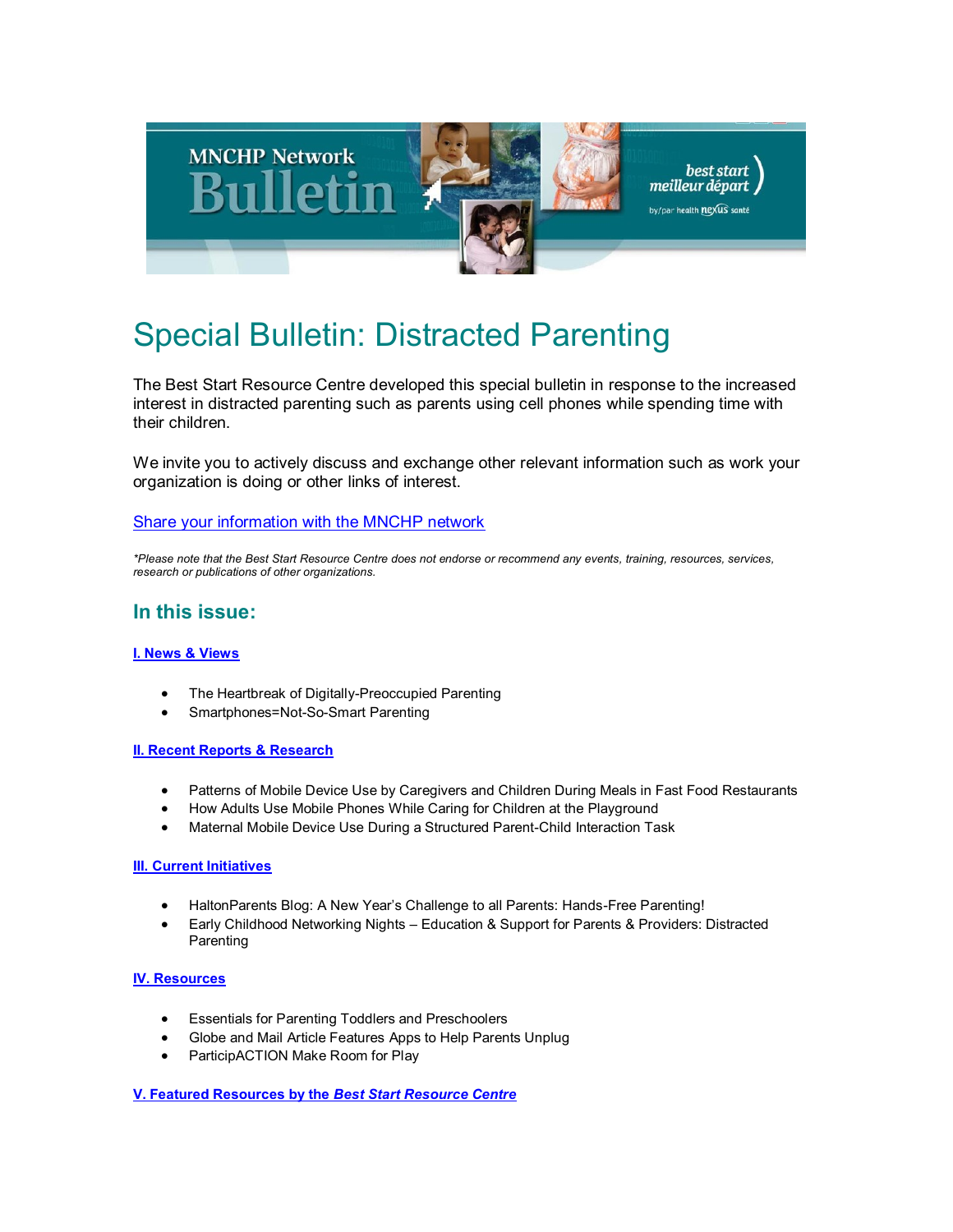- Ready to Use Workshop Connecting with Your Baby
- Tips for Parents Brain Development: Did you know?
- My Child and I: Attachment for Life
- Baby Wants

# **I. News & Views**

#### **The Heartbreak of Digitally-Preoccupied Parenting**

Richard Freed (2015), a child psychologist, reflects on the children he meets who confess they feel their parents ignore them for their smartphones. He talks about his personal struggles in dealing with these families. He also explains how parents can help children: "We need to take a hard look at our priorities…Discover how powerful your undistracted, loving presence can be" (Freed, 2015).

#### [Read the article](http://www.huffingtonpost.com/richard-freed/the-heartbreak-of-digital_b_8156634.html)

#### **Smartphone=Not-So-Smart Parenting?**

According to pediatrician Michael Rich from the Boston Children's Hospital, the pervasiveness of smartphones seems to have brought in a new era of distracted parenting (Novotney, 2016). Child development experts fear that children may feel they are competing for attention when parents are busy with their smartphones (Novotney, 2016). They may also learn that socializing with a screen is just as good as face-to-face interaction. Dr. Rich encourages families he sees in his practice to take 24 hours during which everyone in the family puts away all of their devices. He says most people are skeptical but those who try it are often liberated by the experience (Novotney, 2016).

[Read the article](http://www.apa.org/monitor/2016/02/smartphone.aspx)

# **II. Recent Reports & Research**

#### **Patterns of Mobile Device Use by Caregivers and Children During Meals in Fast Food Restaurants**

Radesky, J. S., Kistin, C. J., Zuckerman, B., Nitzberg, K., Gross, J., Kaplan-Sanoff, M., Augustyn, M. … Silverstein, M. (2014). Patterns of mobile device use by caregivers and children during meals in fast food restaurants. Retrieved from

<http://pediatrics.aappublications.org/content/pediatrics/early/2014/03/05/peds.2013-3703.full.pdf>

#### **ABSTRACT:**

#### **Background and objectives:**

Mobile devices are a ubiquitous part of American life, yet how families use this technology has not been studied. We aimed to describe naturalistic patterns of mobile device use by caregivers and children to generate hypotheses about its effects on caregiver–child interaction.

#### **Methods:**

Using nonparticipant observational methods, we observed 55 caregivers eating with 1 or more young children in fast food restaurants in a single metropolitan area. Observers wrote detailed field notes, continuously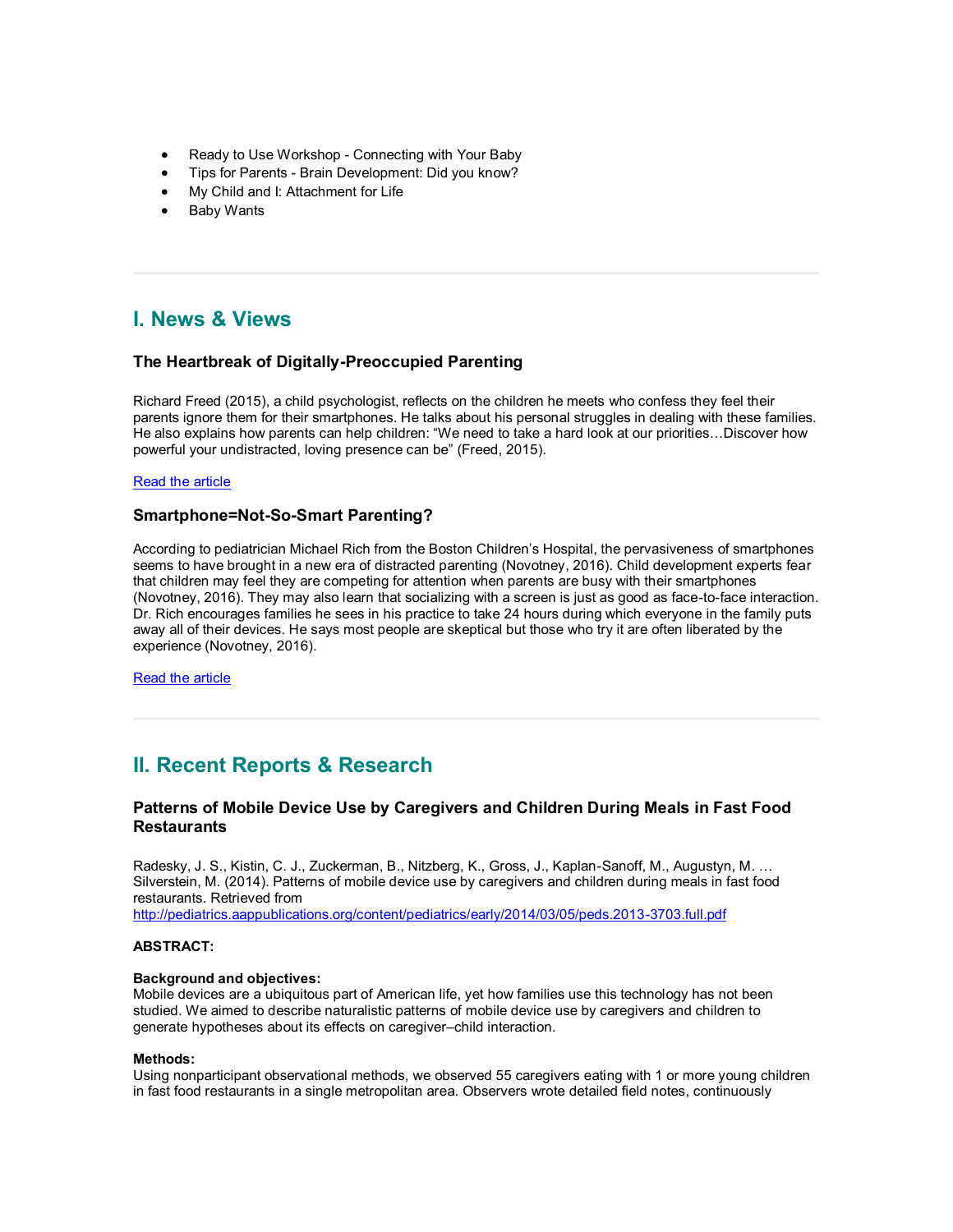describing all aspects of mobile device use and child and caregiver behavior during the meal. Field notes were then subjected to qualitative analysis using grounded theory methods to identify common themes of device use.

#### **Results:**

Forty caregivers used devices during their meal. The dominant theme salient to mobile device use and caregiver–child interaction was the degree of absorption in devices caregivers exhibited. Absorption was conceptualized as the extent to which primary engagement was with the device, rather than the child, and was determined by frequency, duration, and modality of device use; child response to caregiver use, which ranged from entertaining themselves to escalating bids for attention, and how caregivers managed this behavior; and separate versus shared use of devices. Highly absorbed caregivers often responded harshly to child misbehavior.

#### **Conclusions:**

We documented a range of patterns of mobile device use, characterized by varying degrees of absorption. These themes may be used as a foundation for coding schemes in quantitative studies exploring device use and child outcomes.

#### [Go to the full study](http://pediatrics.aappublications.org/content/pediatrics/early/2014/03/05/peds.2013-3703.full.pdf)

#### **How Adults Use Mobile Phones While Caring for Children at the Playground**

Hiniker, A., Sobel, K., Suh, H., Sung, Y. C., Lee, C. P., & Kientz, J. A. (2015). Texting while parenting: How adults use mobile phones while caring for children at the playground. In *Conference on Human Factors in Computing Systems - Proceedings.* (Vol. 2015-April, pp. 727-736). Association for Computing Machinery. DOI: [10.1145/2702123.2702199](http://dx.doi.org/10.1145/2702123.2702199)

#### **ABSTRACT:**

Child development research suggests that using phones while caring for children can be problematic, but limited prior work in this space makes defining appropriate use challenging. We conducted the first exploration of whether adults feel pressure to limit phone use in this context and whether they choose to do so. Through mixed methods, we collected data from 466 adult caregivers at playgrounds. We found that phone use was a small part of playground time, yet a notable source of guilt. Adults engaged in systematic and specific phoneuse and phone-non-use behaviors in order to prioritize their children above themselves. Our results indicate that caregiver values and self-control together predict behavior and can be used to model phone use in this context. Users' mixed success with engaging in intentional periods of non-use suggests that a design agenda which prioritizes cycles of engagement, disengagement, and re-engagement may be of value to this group.

#### [Read the full article](https://dub.washington.edu/djangosite/media/papers/Hiniker-Texting-CHI2015.pdf)

#### **Maternal Mobile Device Use During a Structured Parent-Child Interaction Task**

Radeskey, J., Miller, A. L., Rosenblum, K. L., Appugliese, D., Kaciroti, N., & Lumeng, J. C. (2015). Maternal mobile device use during a structure parent-child interaction task. *Academic Pediatrics, 15*(2), 238-244. Retrieved from<https://www.ncbi.nlm.nih.gov/pmc/articles/PMC4355325/>

#### **ABSTRACT**

#### **Objective:**

Examine associations of maternal mobile device use with the frequency of mother-child interactions during a structured laboratory task.

#### **Methods:**

Participants included 225 low-income mother-child pairs. When children were ~6 years old, dyads were videotaped during a standardized protocol in order to characterize how mothers and children interacted when asked to try familiar and unfamiliar foods. From videotapes, we dichotomized mothers based on whether or not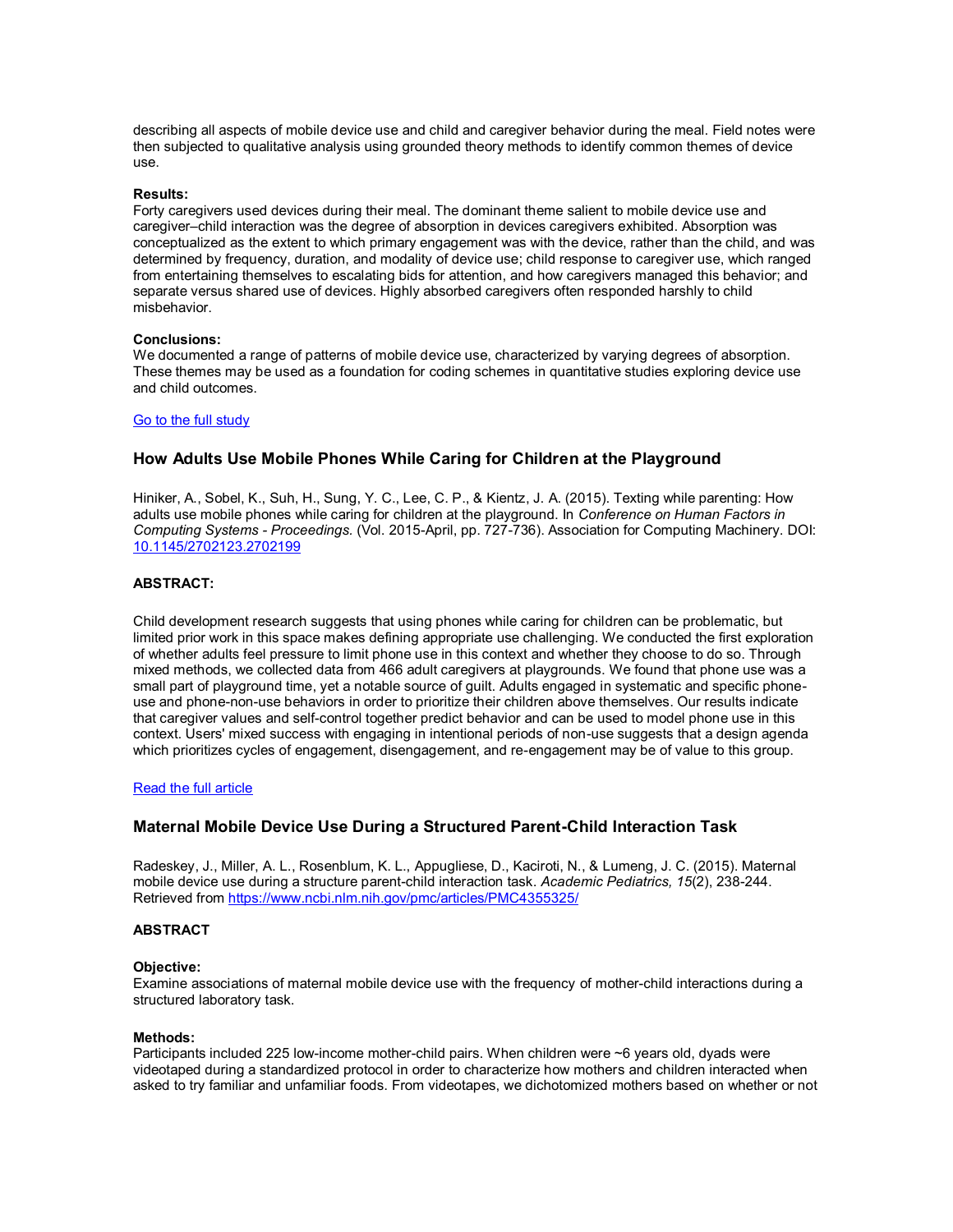they spontaneously used a mobile device, and counted maternal verbal and nonverbal prompts toward the child. We used multivariate Poisson regression to study associations of device use with eating prompt frequency for different foods.

#### **Results:**

Mothers were an average of 31.3 (SD 7.1) years old and 28.0% were of Hispanic/non-white race/ethnicity. During the protocol, 23.1% of mothers spontaneously used a mobile device. Device use was not associated with any maternal characteristics, including age, race/ethnicity, education, depressive symptoms, or parenting style. Mothers with device use initiated fewer verbal (RR 0.80 [95% CI: 0.63, 1.03]) and nonverbal (0.61 [0.39, 0.96]) interactions with their children than mothers who did not use a device, when averaged across all foods. This association was strongest during introduction of halva, the most unfamiliar food (0.67 [0.48, 0.93] for verbal and 0.42 [0.20, 0.89] for nonverbal interactions).

#### **Conclusions:**

Mobile device use was common and associated with fewer interactions with children during a structured interaction task, particularly nonverbal interactions and during introduction of an unfamiliar food. More research is needed to understand how device use affects parent-child engagement in naturalistic contexts.

[Read the full article](https://www.ncbi.nlm.nih.gov/pmc/articles/PMC4355325/)

### **III. Current Initiatives**

#### **HaltonParents Blog: A New Year's Challenge to all Parents: Hands-Free Parenting!**

The Halton Region Blog featured a New Year's challenge to all parents "Put down your phones!" (D'Orazio, 2015, January 5). A public health nurse shared her personal story in disconnecting from her phone and reconnecting with her kids.

#### [Go to the blog](https://haltonparentsblog.ca/2015/01/05/a-new-years-challenge-to-all-parents-hands-free-parenting/)

#### **Early Childhood Networking Nights – Education & Support for Parents & Providers: Distracted Parenting**

The Wexford-Missaukee Child Protection Council hosted an event on the effects of using technology around children. The speakers noted that the increase of electronic and mobile devices may lead to less attention giving to children during the time where brain development and social emotional bonding is crucial (Wexford-Missaukee Child Protection Council, 2016). The workshop aimed for parents and providers to learn about the effects of this trend and ways to change how technology is used around children.

[See the event poster](http://www.greatstartforkids.com/ECNN_Distracted_Parenting_May_2016__1_.pdf) [Go to the Wexford-Missaukee Child Protection Council website](http://www.wexfordmissaukeecpc.com/)

### **IV. Resources**

#### **Essentials for Parenting Toddlers and Preschoolers**

The Centers for Disease Control and Prevention (CDC) offers a website for parents on "communicating with your child". The tips include a section on avoiding distracted parenting.

[Go to the CDC website](http://www.cdc.gov/parents/essentials/communication/)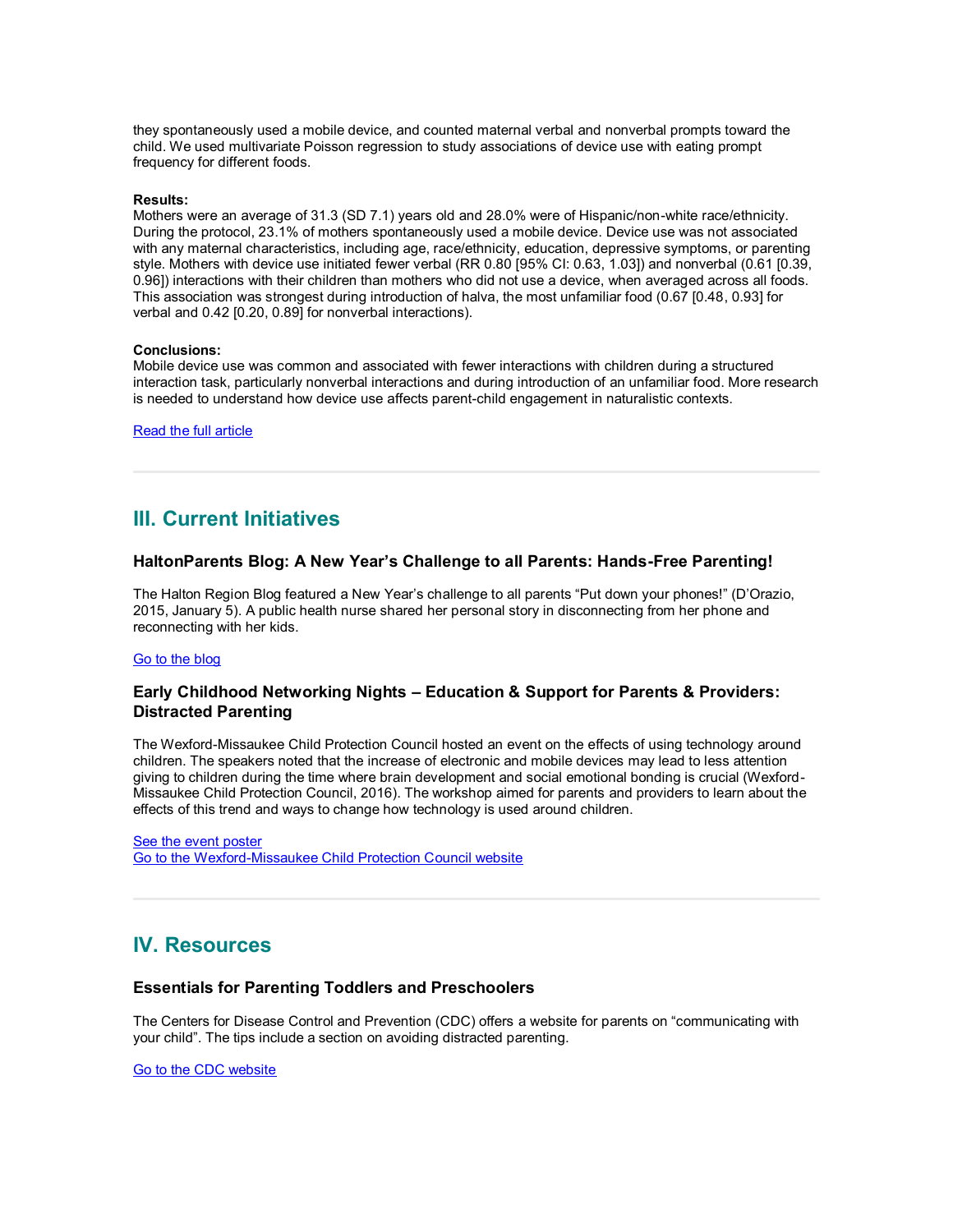#### **Globe and Mail Article Features Apps to Help Parents Unplug**

This Globe and Mail article (Bielski, 2015, October 8) discussed why it is time for adults to put down their smartphones. The author describes her experience in a restaurant where several patrons were sitting silently on their cellphones rather than using the occasion for talking and family togetherness. She provides an overview of a recent book and studies that bring forward some of the downsides of chronic cell phone use. A list of apps to help "unplug" are provided at the end of the article.

#### [Go to the article](http://www.theglobeandmail.com/life/relationships/connected-to-our-phones-but-disconnected-from-each-other/article26715937/)

#### **ParticipACTION Make Room for Play**

The ParticiPACTION website provides information about sitting less and moving more. It includes an overview of the benefits of physical activity and guidelines by age group as well as several pages about screen time.

[Go to the ParticipACTION website](https://www.participaction.com/make-room-for-play-2?q=var/www/html/www.participaction.com/make-room-for-play-2/) [Learn more about screen time](https://www.participaction.com/en-ca/search/results?q=screen%20time)

# **IV. Featured Resources by the** *Best Start Resource Centre*

The following resources may be useful for helping parents learn more about connecting with their children.



### **Ready to Use Workshop – Connecting With Your Baby**

This workshop provides practical tips for parents and simple messages on the topic of parent-child attachment.

Available in PDF in **English** and **French**.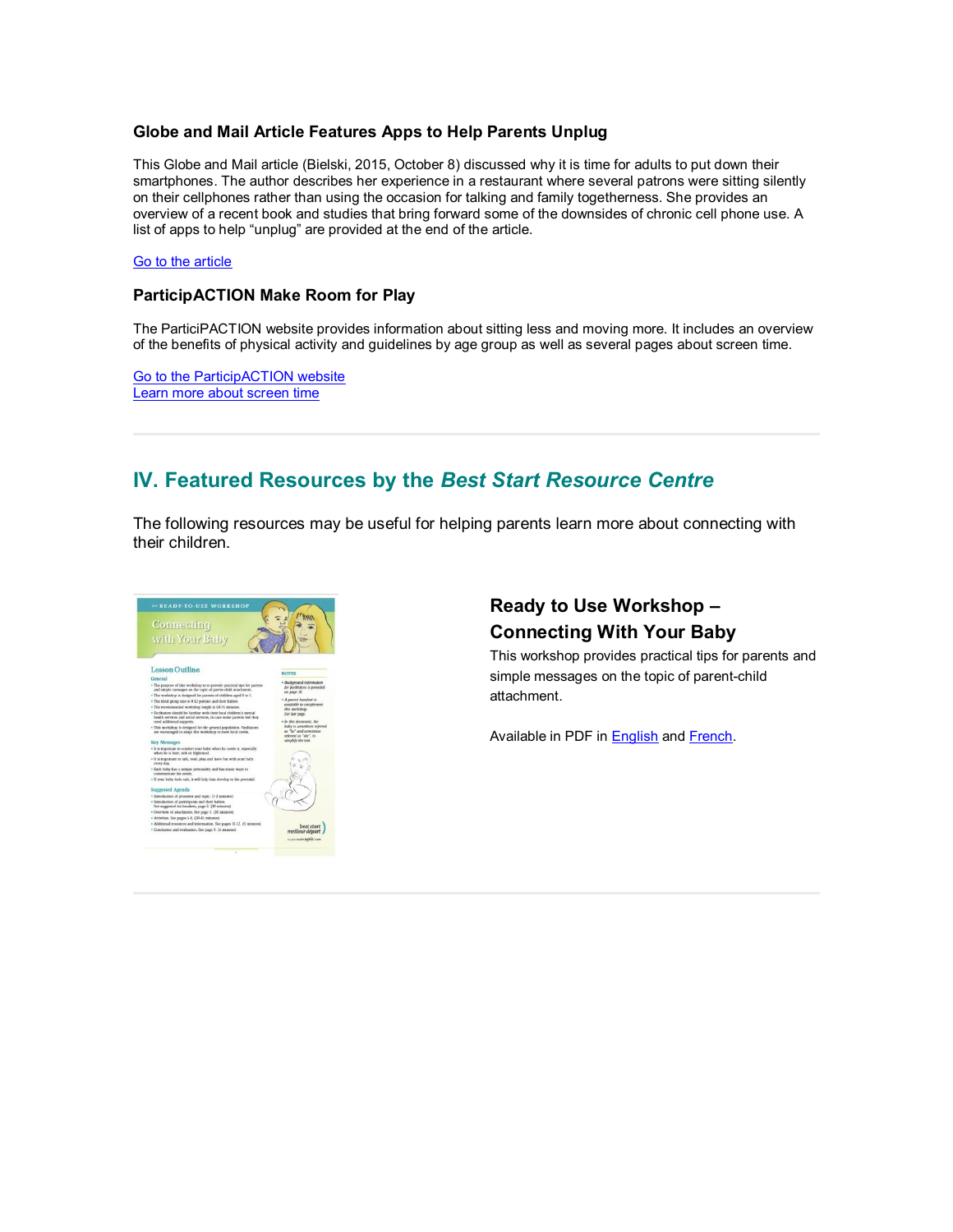

# **Tips for Parents – Brain Development: Did You Know?**

These tips provide parents and future parents some practical suggestions to support their baby's brain development. These messages complement the information provided on

[www.healthybabyhealthybrain.ca](http://www.healthybabyhealthybrain.ca/)

- Did you know that your newborn needs [your loving care to develop a healthy brain?](http://www.beststart.org/resources/hlthy_chld_dev/tips_brain_dev/HBHB_did_you_know_ENG_Tip6.pdf)
- Did you know that a baby's secure attachment is important for brain [development?](http://www.beststart.org/resources/hlthy_chld_dev/tips_brain_dev/HBHB_did_you_know_ENG_Tip7.pdf)
- Did you know that listening to your baby's [cues helps your baby's brain to develop?](http://www.beststart.org/resources/hlthy_chld_dev/tips_brain_dev/HBHB_did_you_know_ENG_Tip8.pdf)

See all the tip sheets in **English** and in **French**.



# **My Child and I: Attachment for Life**

This booklet for parents of children aged 0-3 years will help them to understand the principles of attachment and learn ways to promote attachment. Activities are suggested for each age group.

Available in PDF in **English, [French,](http://www.beststart.org/resources/hlthy_chld_dev/parent_attachment/Mon_enfant_Revised_2012.pdf) [Arabic,](http://www.beststart.org/resources/hlthy_chld_dev/parent_attachment/parent_attachment_Ara.pdf) [Chinese](http://www.beststart.org/resources/hlthy_chld_dev/parent_attachment/parent_attachment_zh.pdf)** [\(Simplified\),](http://www.beststart.org/resources/hlthy_chld_dev/parent_attachment/parent_attachment_zh.pdf) [Hindi,](http://www.beststart.org/resources/hlthy_chld_dev/parent_attachment/parent_attachment_Hindi.pdf) [Punjabi,](http://www.beststart.org/resources/hlthy_chld_dev/parent_attachment/parent_attachment_Punjabi.pdf) [Spanish,](http://www.beststart.org/resources/hlthy_chld_dev/parent_attachment/parent_attachment_SP_2012.pdf) [Tagalog,](http://www.meilleurdepart.org/resources/develop_enfants/parent_attachment/parent_attachment_filipino_2012.pdf) [Tamil](http://www.beststart.org/resources/hlthy_chld_dev/parent_attachment/parent_attachment_Tamil.pdf) and [Urdu.](http://www.beststart.org/resources/hlthy_chld_dev/parent_attachment/parent_attachment_Urdu.pdf)

[Available to order in print in English and French.](http://www.beststart.org/cgi-bin/commerce.cgi?search=action&category=K00E&advanced=yes&sortkey=sku&sortorder=descending)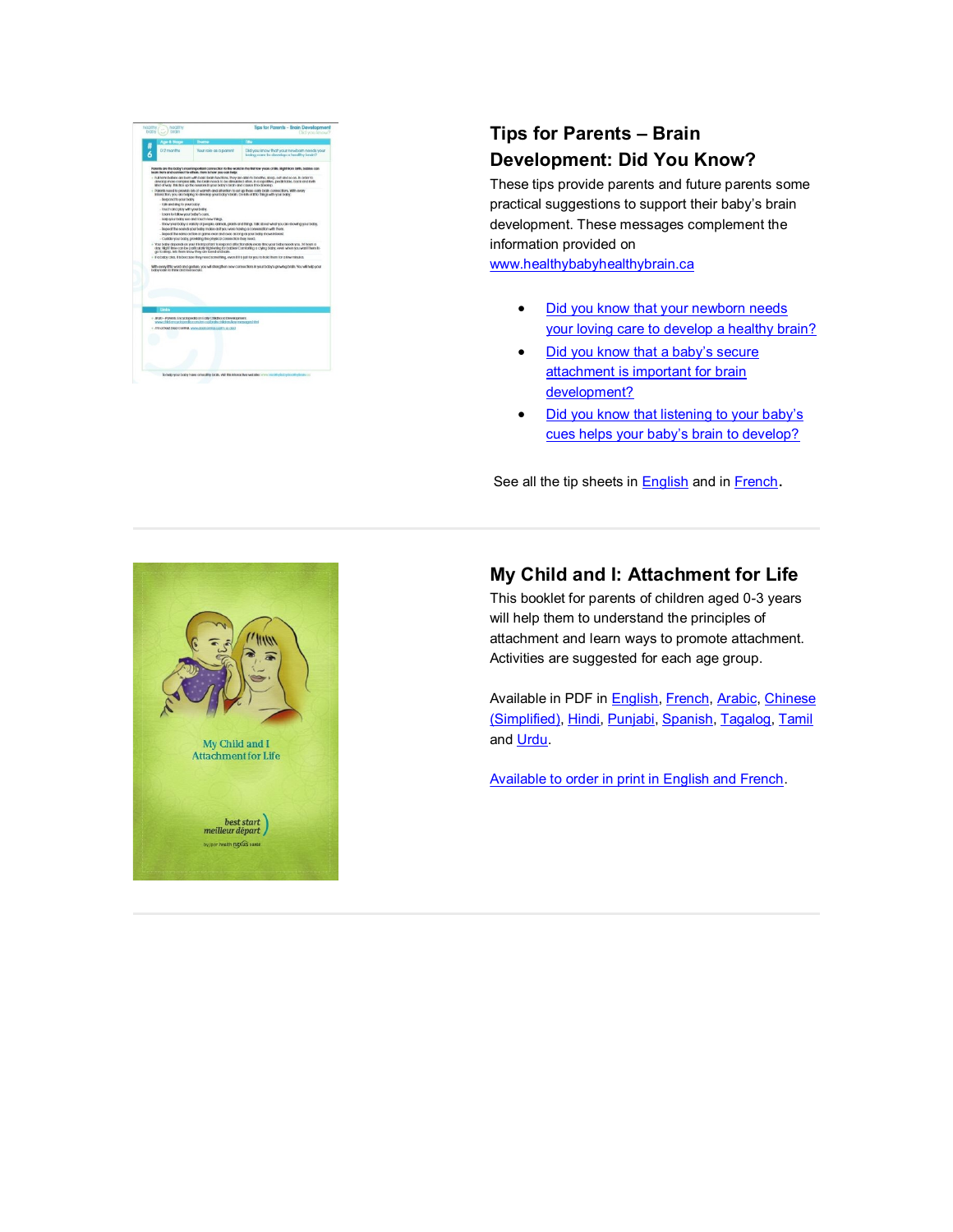**Baby Wants...** 



best start<br>| meilleur départ by/par health nexus santé

### **Baby Wants**

This booklet for parents encourages them to do simple things like playing, reading and singing to help develop their young child.

Available in PDF in **English, [French,](http://www.meilleurdepart.org/resources/develop_enfants/pdf/bebe_veut.pdf) [Arabic,](http://www.beststart.org/resources/hlthy_chld_dev/babywant/baby_want_Arabic.pdf) Chinese** [\(Simplified\),](http://www.beststart.org/resources/hlthy_chld_dev/babywant/baby_want_Chinese.pdf) [Hindi,](http://www.beststart.org/resources/hlthy_chld_dev/babywant/baby_want_Hindi.pdf) [Punjabi,](http://www.beststart.org/resources/hlthy_chld_dev/babywant/baby_want_Punjabi.pdf) [Spanish,](http://www.beststart.org/resources/hlthy_chld_dev/babywant/baby_want_Spanish.pdf) [Tagalog,](http://www.beststart.org/resources/hlthy_chld_dev/babywant/baby_want_Filipino.pdf) [Tamil](http://www.beststart.org/resources/hlthy_chld_dev/babywant/baby_want_Tamil.pdf) and [Urdu.](http://www.beststart.org/resources/hlthy_chld_dev/babywant/baby_want_Urdu.pdf)

[Available to order in print in English and French.](http://www.beststart.org/cgi-bin/commerce.cgi?search=action&category=K00E&advanced=yes&sortkey=sku&sortorder=descending)



by/par health nexus santé

180 Dundas Street West, Suite 301, Toronto, ON M5G 1Z8

Telephone: (416) 408-2249 | Toll-free: 1-800-397-9567 | Fax: (416)

408-2122

E-mail: [beststart@healthnexus.ca](mailto:beststart@healthnexus.ca?subject=Contact%20Us)



[Unsubscribe from this list](mailto:mnchp@healthnexus.ca?subject=Unsubscribe)

**[Learn more about MNCHP Network](http://lists.beststart.org/listinfo.cgi/mnchp-beststart.org) [Submit items for MNCHP Bulletins](mailto:mnchp@healthnexus.ca) [Manage your subscription and access the archives](http://lists.beststart.org/listinfo.cgi/mnchp-beststart.org)**

# **Stay connected!**

 The free weekly **[Ontario Health Promotion E-mail bulletin \(OHPE\)](http://www.ohpe.ca/)** offers a digest of news, events, jobs, feature articles on health promotion issues, resources, and much more, to those working in health promotion.